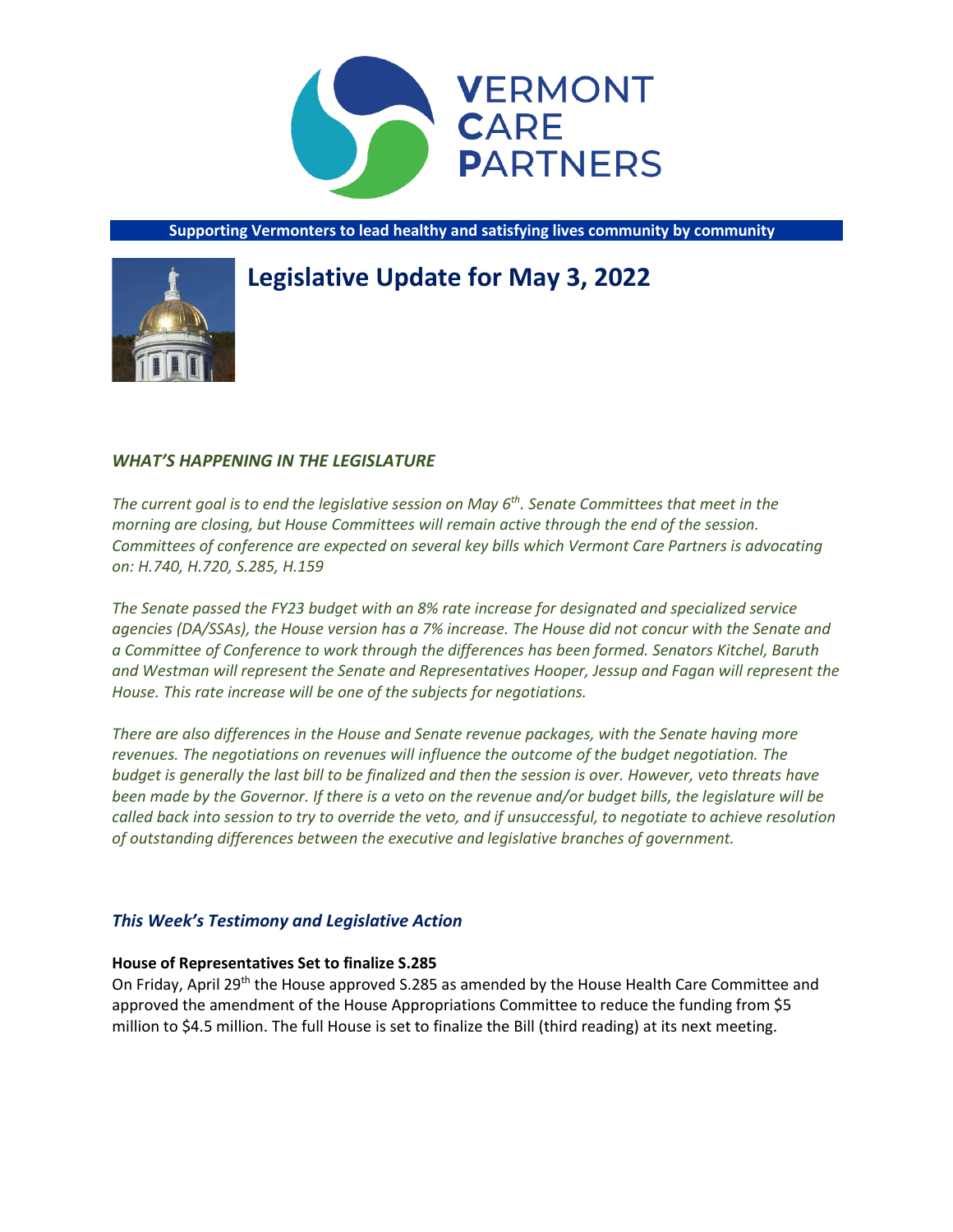#### **Senate Health and Welfare Reviews House Changes to S.285**

Legislative Counsel Jen Carbee presented a side-by-side comparison of the House and Senate versions of S.285 in preparation for the consideration of the Bill returning from the Senate. Here is the link: [https://legislature.vermont.gov/Documents/2022/WorkGroups/Senate%20Health%20and%20Welfare/](https://legislature.vermont.gov/Documents/2022/WorkGroups/Senate%20Health%20and%20Welfare/Bills/S.285/Drafts,%20Amendments,%20and%20Legal%20Documents/S.285~Jennifer%20Carbee~House%20and%20Senate%20-%20Side%20by%20Side~4-25-2022.pdf) [Bills/S.285/Drafts,%20Amendments,%20and%20Legal%20Documents/S.285~Jennifer%20Carbee~House](https://legislature.vermont.gov/Documents/2022/WorkGroups/Senate%20Health%20and%20Welfare/Bills/S.285/Drafts,%20Amendments,%20and%20Legal%20Documents/S.285~Jennifer%20Carbee~House%20and%20Senate%20-%20Side%20by%20Side~4-25-2022.pdf) [%20and%20Senate%20-%20Side%20by%20Side~4-25-2022.pdf](https://legislature.vermont.gov/Documents/2022/WorkGroups/Senate%20Health%20and%20Welfare/Bills/S.285/Drafts,%20Amendments,%20and%20Legal%20Documents/S.285~Jennifer%20Carbee~House%20and%20Senate%20-%20Side%20by%20Side~4-25-2022.pdf)

Senator Lyons believes the full continuum of health care is stronger in the Senate version. Senator Hooker wants to see a more robust community engagement process. The Senate Health and Welfare will determine if a conference committee is necessary or if they would like to offer further amendment to the Bill.

#### **H.720 the Developmental Disabilities Bill Amended then passed by Senate and Sent to the House**

The full Senate voted to amend H.720 the Developmental Disabilities Bill and now the House will determine if they will accept the amendment, further amend the bill or request a committee of conference. Here is the amendment as passed by the Senate on Friday.

#### Sec. 3. REPORT; CASE MANAGER QUALITY ASSURANCE REVIEW

On or before November 15, 2022, the designated and specialized service agencies and other contracted agencies providing services to individuals with developmental disabilities shall jointly submit a written report to the House Committee on Human Services and to the Senate Committee on Health and Welfare regarding the oversight of residential placements for individuals with developmental disabilities. The report shall, at a minimum:

(1) address the quality of services provided, including health and safety, in accordance with personalized service plans for the individuals served in these settings;

(2) identify the current required level of oversight and on-site visitation by case managers at the designated and specialized service agencies and other contracted agencies providing services to individuals with developmental disabilities and recommend any modifications to these requirements; and

(3) analyze the fiscal and workforce impacts of ensuring at least one annual on-site visit is made by the Department of Disabilities, Aging, and Independent Living to the designated and specialized service agencies and other contracted agencies providing services to individuals with developmental disabilities.

#### **Budget Conference Committee Negotiations Begin**

The FY23 Budget Conference Committee has been working through language and other areas of disagreement but must wait for revenue picture to clear up on larger budget issues such as the level of rate increase for designated and specialized service agencies.

Last year's budget provided for free last dollar tuition (only after available Federal and State financial aid is applied to ensure no cost to the student) to one year of undergraduate studies for critical occupations careers which included bachelor level studies in mental health counseling, and psychology and social work programs. The FY23 budget bill will include \$7,350,000 carried forward for the 2022–2023 school year. If demand from undergraduates (including mental health counseling and social work) is met, then funds may be used to pay for tuition for the following graduate programs: "(i) Master's in Education (all programs); (ii) Master's in Educational Leadership; (iii) Master's of Arts and Certificate of Advanced Graduate Studies in School Psychology; (iv) Master's in Counseling; (v) Master's in Clinical Mental Health Counseling; and (vi) Master's in Clinical Social Work."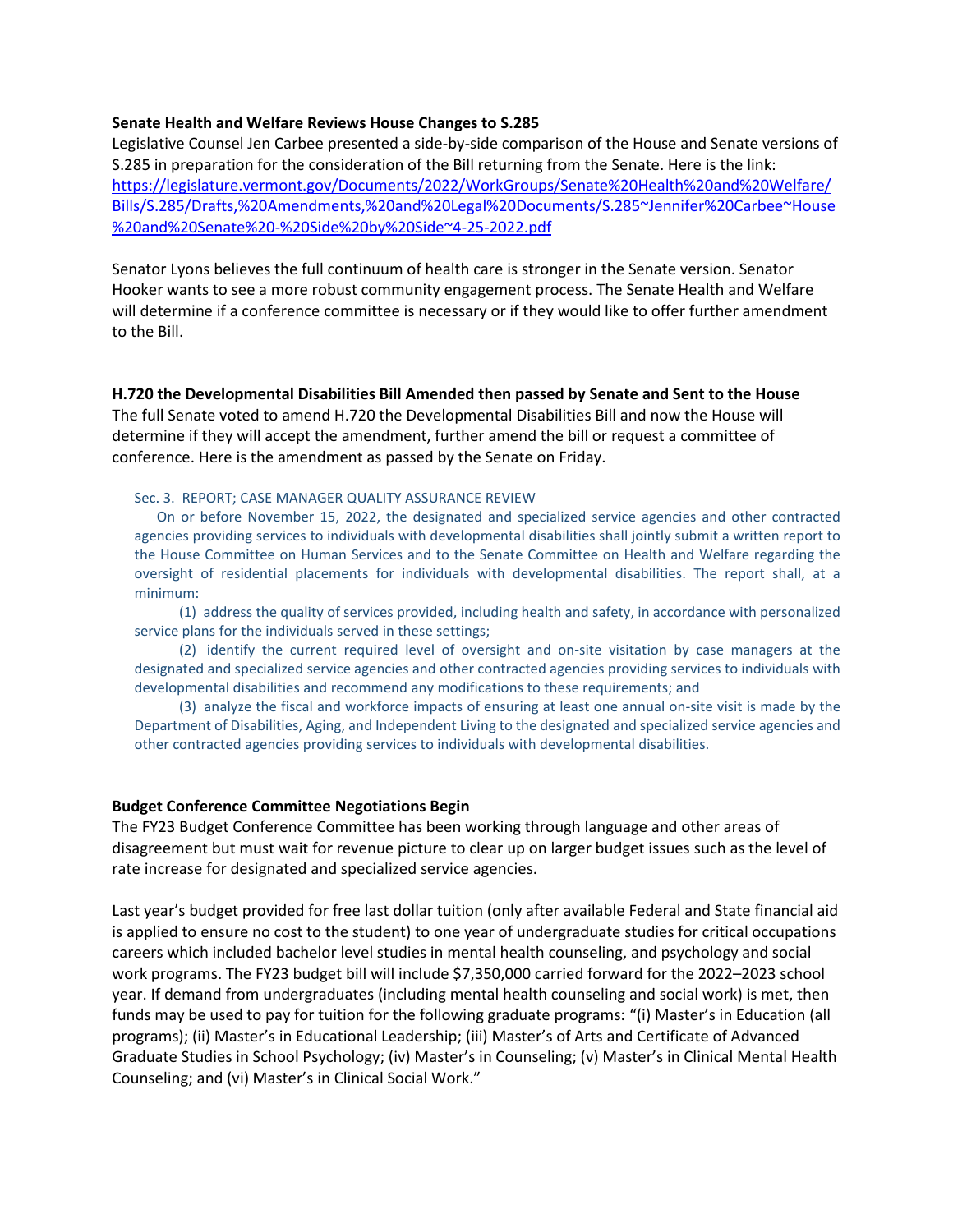#### **Senate Government Operations Reviews H.96 on the Truth and Reconciliation Commission**

Legislative Counsel Damien Leonard reviewed changes in version 1.2 of H.96 with the Senate Committee on Government Operations. The committee discussed a terminology change in section 902 based on feedback from Wilda White about the differences between people who identify as having a disability and those with a condition that causes them to be perceived by others as having a disability, but who do not identify as such. With input from present community members, the committee finalized the passage to read "individuals with a physical, psychiatric, or mental condition or disability and the families of individuals with a physical, psychiatric, or mental condition or disability."

In the section describing the populations and communities affected by State racism and discrimination, Senator Ram Hinsdale suggested changing "people of color" to more specifically address the harm caused by specific, systemic discrimination from anti-black racism. The Committee and community members discussed appropriate and inclusive terms, and with advice from Wilda White to "say what you mean", settled on "Black individuals and other individuals of color."

In further discussion about the selection of panel members, a concern was raised about whether the Vermont Center for Independent Living (VCIL) represents community members who do not self-identify as disabled yet are perceived as such. The committee discussed alternatives and concluded that VCIL provides the broadest scope of the disability community.

The bill was referred to the Senate Committee on Appropriations with a proposal of amendment from the Senate Committee on Government Operations. The Senate Appropriations Committee recommended a minor modification clarifying the State staff positions. The full Senate considered the recommendations of the Committees on Friday, April 29<sup>th</sup>.

#### **Status Update on Bills of Interest**

**H.159** Opens access to worker relocation financial assistance – in House Ways and Means **H.655** Telehealth Licensure/registration and provisional licensure – Passed full Legislature **H.703** Tuition Assistance and Loan Repayment – Senate Economic Development will return to it **H.728** Opioid Settlement Bill – amended and up for consideration by the full Senate **S.195** Peer Certification Bill – House proposal of amendment is under consideration by Senate **S***.197-* Inventory of Crisis support programs and new school mental health grants – passed Legislature

## *Vermont Care Partners Legislative Agenda for 2022*

*The Vermont Care Partners legislative agenda is quite comprehensive and focuses on our need for adequate resources to meet our mission and mandates. See this link:*  [https://vermontcarepartners.org/wp-content/uploads/2021/12/legislative-agenda-2022-working-draft-](https://vermontcarepartners.org/wp-content/uploads/2021/12/legislative-agenda-2022-working-draft-1-1.pdf)[1-1.pdf](https://vermontcarepartners.org/wp-content/uploads/2021/12/legislative-agenda-2022-working-draft-1-1.pdf)